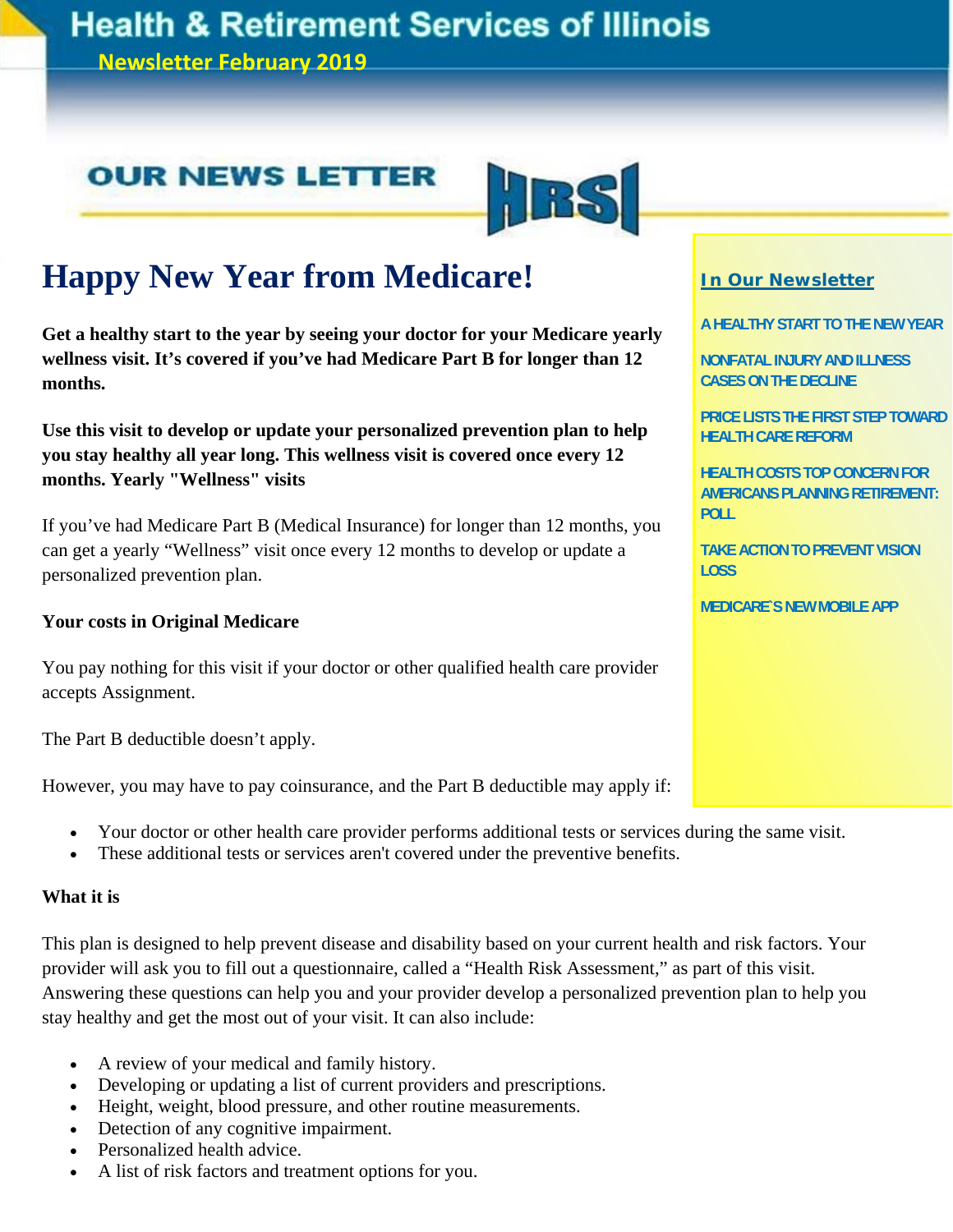I

- A screening schedule (like a checklist) for appropriate preventive services. Get details about coverage for screenings, shots, and other preventive services.
- Advance care planning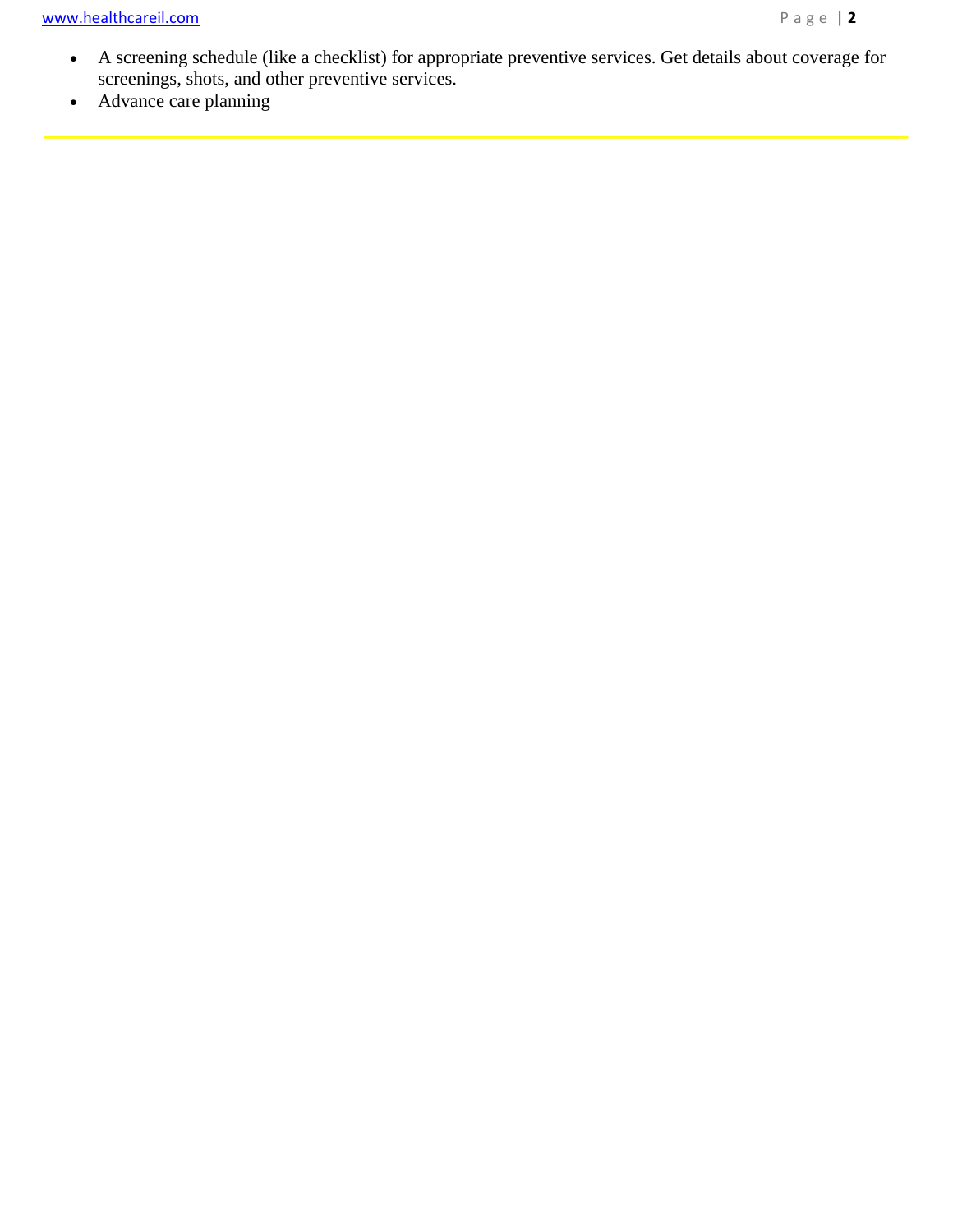# **Nonfatal injury and illness cases on the decline**

by Bethan Moorcraft 02 Jan 2019

Ĩ

The latest Bureau of Labor Statistics (BLS) 'Employer-Reported Workplace Injuries and Illnesses' report states there were approximately 2.8 million nonfatal workplace injuries and illnesses reported by private industry employers in 2017. That's nearly 45,800 fewer nonfatal injury and illness cases than the prior year.

Of the cases reported, nearly one-third resulted in days away from work. The private industry incidence rate for days away from work was 89.4 cases per 10,000 full-time equivalent workers, and the median days away from work in 2017 was eight, unchanged from 2016.

A return-to-work program allows workers who are unable to perform their usual job duties because of a nonfatal injury or illness to return to work in a limited or temporary light-duty capacity. Being proactive and supportive about getting employees back into work is a win-win for everybody involved – the employer, employee and the workers' compensation insurer.

The employer retains their employee and reduces the costs of a replacement; the employee is being cared for and supported through an injury and is able to get back to normality as quickly as possible; and the insurance company also wins because it doesn't have to pay out such a lengthy and costly claim.

"An efficient return-to-work program should explain to employees the availability of modified duties and the benefits of returning to work quickly, such as restoring their income and maintainngi their skills," said David Macy, vice president of claims at EMPLOYERS Insurance, a small business workers' compensation insurance specialist.

He added: "The policy needs to include language about the need for a return-to-work doctor's note that details any physical limitations or restrictions the employee may have. It's also important to keep in mind that the nature of the work is meant to be temporary, so these jobs should have a time limit."

Among the 19 private industry sectors analyzed by the BLS, only manufacturing, finance and insurance experienced statistically significant changes in their overall rates of nonfatal injuries and illnesses in 2017. They each saw declines of 0.1 cases per 100 full-time equivalent workers compared to 2016.

In manufacturing, the leading type of injury in 2017 was sprains, strains and tears, at 34,110, unchanged from 2016. The average number of days away from work for manufacturing employees who suffered from sprains, strains, and tears was 10, one day fewer than in 2016.

Such improvements suggest employers are starting to understand the benefits of workplace safety, robust return to work programs, and treating employees like valuable assets.

As Cammie McAda, vocational rehab employer services leader in the professional services team at Guardian stated: "The industry is starting to recognize that people really count. At Guardian, we encourage people to be proactive about getting people back into work [after a nonfatal injury or illness]. At the end of the day, everybody benefits!"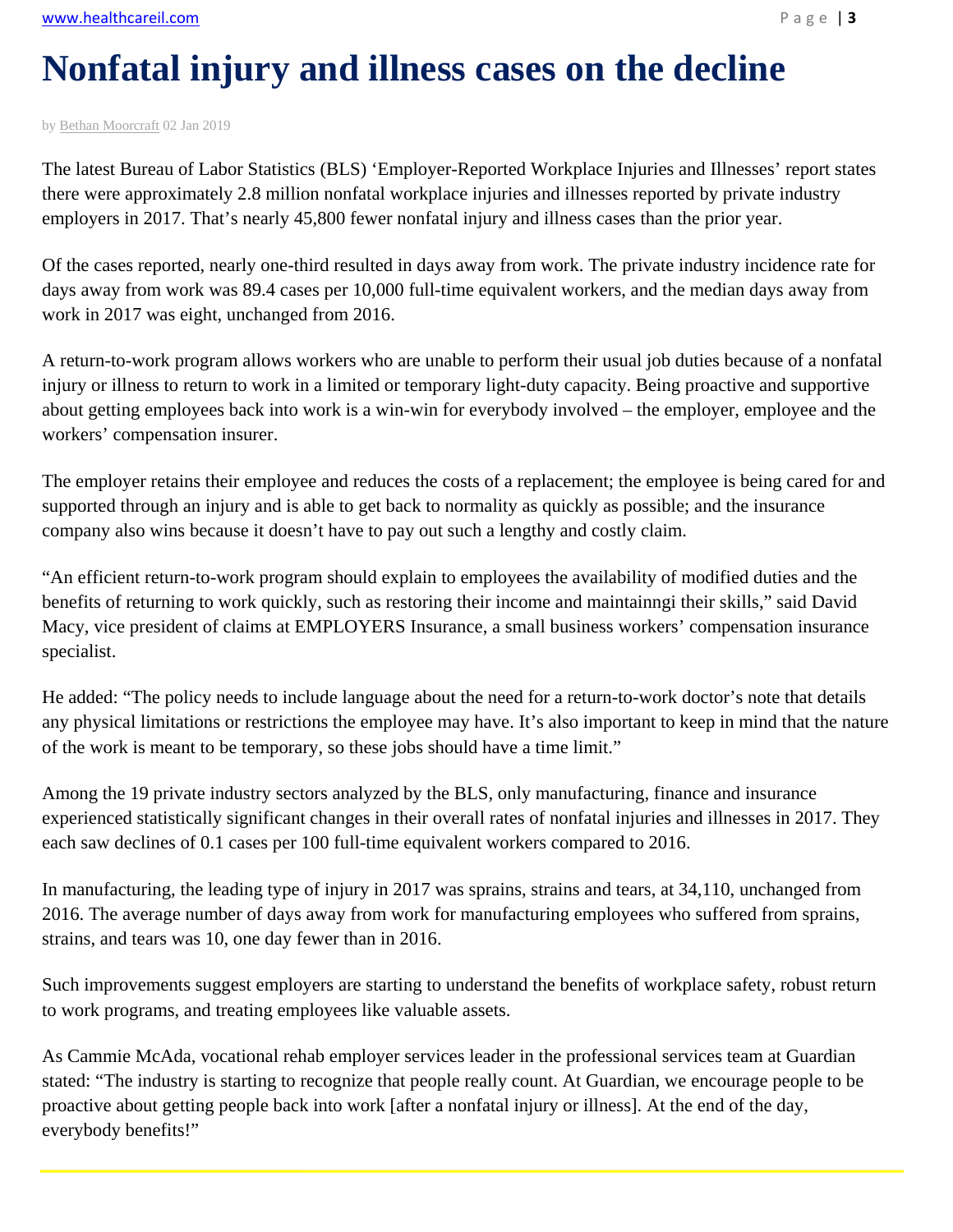## **Price Lists The First Step Toward Health Care Reform**

Past and prospective hospital patients have an extra reason to celebrate now that the date has changed from Dec. 31 to Jan. 1.

A Centers for Medicare and Medicaid Services rule enacted in April requires every American hospital to publish its standard price list online in 2019. While that won't make scheduling a surgery as simple as ordering a pizza, it's an important first step in bringing price transparency to the notoriously opaque and byzantine health care bureaucracy.

The figures you'll see aren't likely to correlate with those on your hospital bill even if you're uninsured and paying out of pocket. That's because hospital price schedules, called chargemasters, generally contain the kind of inflated base costs that no one really pays. It's akin to the manufacturer's sticker price for a new car before rebates, discounts and dealer incentives are added.

"The list prices are so high that the vast majority of hospitals don't even try to collect list prices from uninsured patients," Benedic Ippolito of the American Enterprise Institute told the Journal-News of Middletown, Ohio.

Those prices sometimes rear their ugly heads, however, when an insured patient visits an out-ofnetwork hospital or clinic. Those health care providers may charge you the difference between what your insurance company pays and its full list price, a practice known as balance billing.

Federal regulations already require hospitals to make prices available, the Associated Press notes, but the April rule ensures that the information will be placed online "in machine-readable format that can be easily processed by computers."

We wouldn't be surprised if that leads to a cottage industry of comparison websites that break down the data and allow patients to see how much a common procedure could cost from providers within a 50-, 100- or 300-mile radius of their home address. Without the prices that hospitals charge insurers, that information may have little real-world value. But it could still nudge health care closer to the world of free-market price competition.

Perhaps insurance companies can use the public data as leverage to reduce costs for their innetwork patients. Lower costs, in theory, would then lead to lower premiums.

Patients could augment the charge master data dump by anonymously revealing what they and their insurers paid in the same way that websites like Glassdoor and PayScale aggregate average salary information to give job-seekers an estimate of the pay range for their position within a company, industry and region.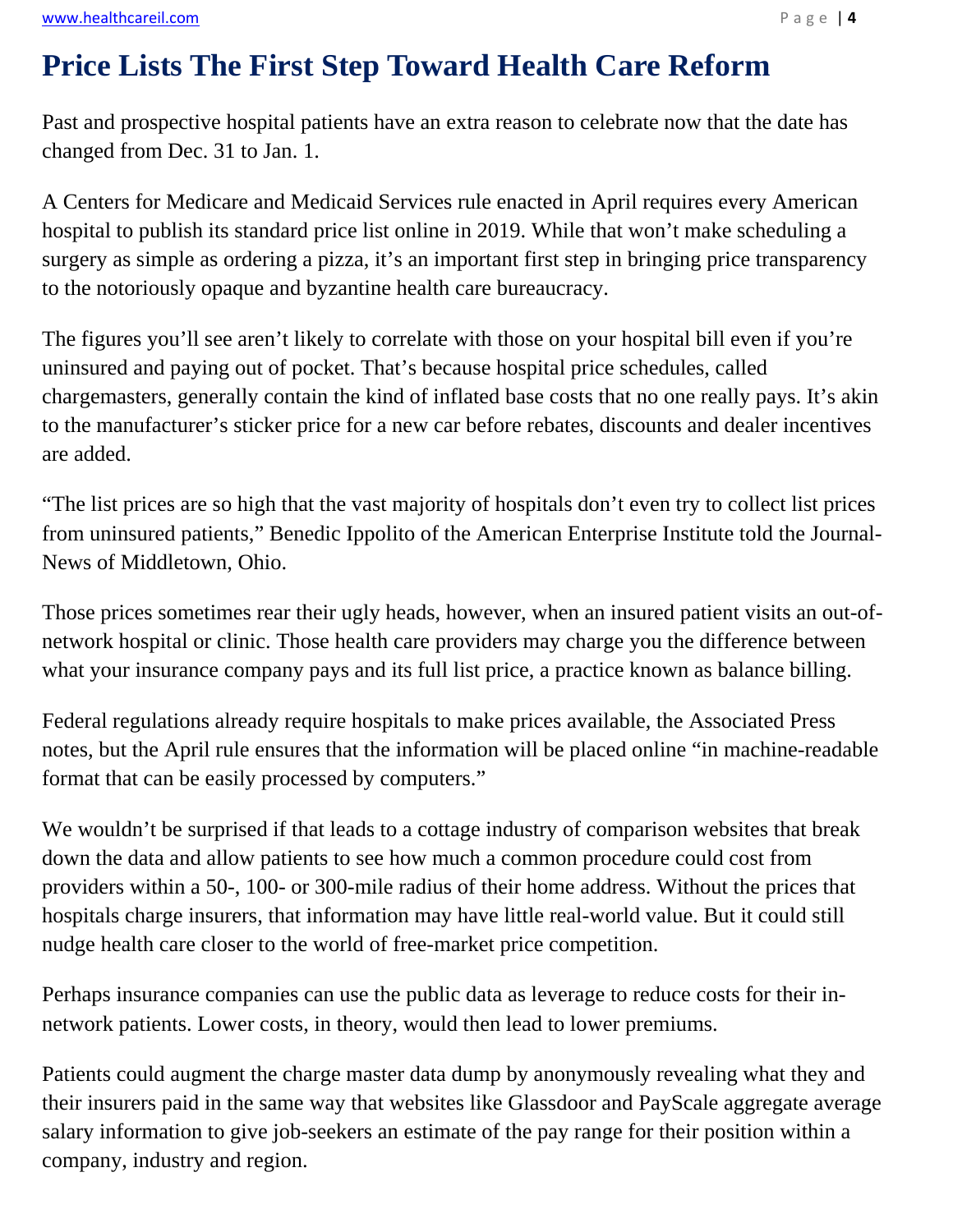### www.healthcareil.com **Department of the COVID-10** and Department of the Page | 5

j

James C. Capretta, a scholar who holds the Milton Friedman Chair at the American Enterprise Institute, wrote in May that the insurer-as-broker system keeps health care costs artificially high.

"Price transparency does not exist today because medical care isn't bought and sold in a typical market," Capretta explains. "Because hospitals and physicians get so little of their revenue directly from consumers, they have no need to compete on price, and thus no need to make meaningful prices publicly available. Patients paid directly for only 11 percent of the services provided to them in 2016."

Dale Folwell, North Carolina's elected state treasurer, wants to enlist each government worker and retiree on the state health plan in the effort to push providers toward lower prices. In a symbolic but meaningful change, he redesigned enrollees' insurance cards to bear the message: "Paid for by you and taxpayers like you." In doing so, he deputized everyone on the state's plan as a watchdog on the lookout for inflation, waste and fraud.

No one expects doctors and nurses to work for free or hospitals to compromise quality in a race to the bottom on price. But when true costs are clear as mud, it's crystal clear that a whole lot of middlemen have found ways to wedge themselves between physician and patient and extract a tidy profit.

Health and Human Services Secretary Alex Azar cites price transparency and cost competition as key planks in his platform to make health care more affordable.

"America's health care system has to change, and President Trump's administration recognizes that," Azar said in a prepared statement. "This payment proposal takes important steps toward a Medicare system that puts patients in charge of their care and allows them to receive the quality and price information needed to drive competition and increase value."

Azar's vowed to "disrupt our existing system" of health care, and every patient stuck with a barrage of bills for basic procedures knows it needs some serious disruption. We hope he is successful.

Online price lists won't fix health care overnight, but as the calendars change to 2019, patients will have more information available at their fingertips than they did the year before. That merits a champagne toast.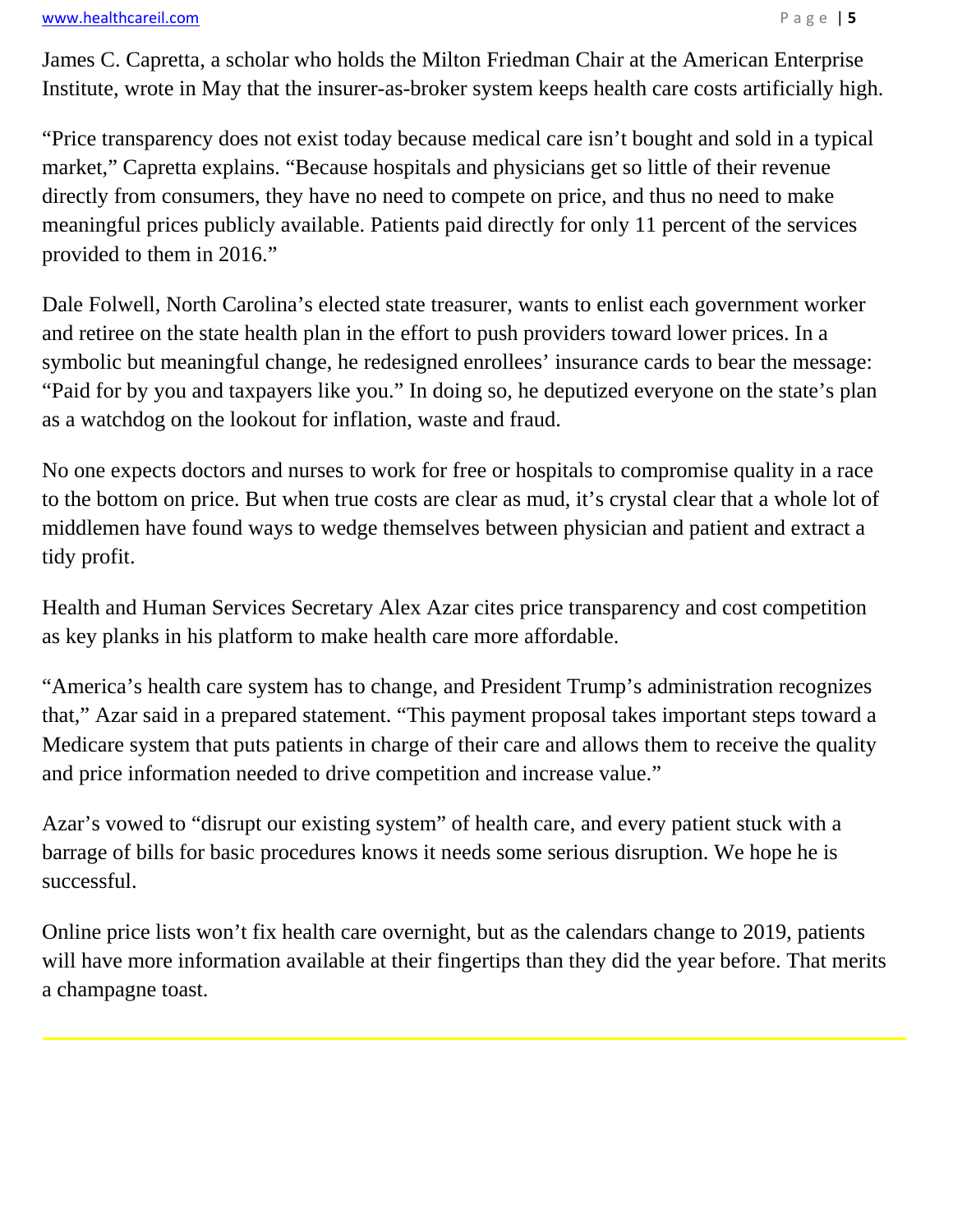### **Health Costs Top Concern For Americans Planning Retirement: Poll**

Nearly two-thirds (65%) of Americans are confident they have saved enough -- or will save enough -- to retire comfortably, yet this confidence is tempered by worries over health care costs. In fact, the high cost of care is the top reason many aren't saving as much as they would like to now, and it tops the list of future worries.

|                                                        | Under 50 | Over <sub>50</sub> |
|--------------------------------------------------------|----------|--------------------|
| <b>Expect to work full-time</b><br>as long as possible |          | 85% 67%            |
| Contribute the maximum<br>to a workplace plan          |          | 65% 47%            |
| Have worked with a<br>financial planner*               |          | 70% 58%            |
| Have a health savings<br>account                       | 49% 31%  |                    |
| Would consider purchasing<br>an immediate annuity      |          | 39% 20%            |
| Would consider a reverse<br>mortgage                   |          | 31% 10%            |
| Planning to relocate in<br>retirement                  |          | 43% 32%            |

Source: Kiplinger – Personal Capital Poll, November 2018. \*Among those with a long-term financial plan.

These conclusions are among the major findings of a new nationwide poll released today by *Kiplinger's Personal Finance* and leading hybrid digital wealth management company Personal Capital.

"Health costs represent a growing concern among aging Americans—which is why it's crucial to begin saving for retirement well in advance," said Mark Solheim, editor of *Kiplinger's Personal Finance*. "Saving as much as possible today ensures a comfortable and secure retirement tomorrow. Our poll shows a promising trend: By and large, Americans are prioritizing retirement planning. Most are stashing a respectable chunk of their income in savings, and nearly three-fourths have a long-term financial plan."

Surprisingly, the poll also finds that younger Americans are more actively preparing for retirement than those over 50. For example, they are more likely to contribute the maximum to their workplace retirement plan and are more likely to have a health savings account. They are also more open to alternative ways to fund retirement, such as purchasing an annuity, applying for a reverse mortgage, or relocating in retirement.

"It's encouraging to see so many Americans prioritizing retirement savings and working with a professional to build long-term financial plans," said Jay Shah, CEO of Personal Capital. "Yet, fewer than 50 percent of those polled said they also had a withdrawal plan - a critical and often overlooked part of planning for retirement. We recently added a new tool to our digital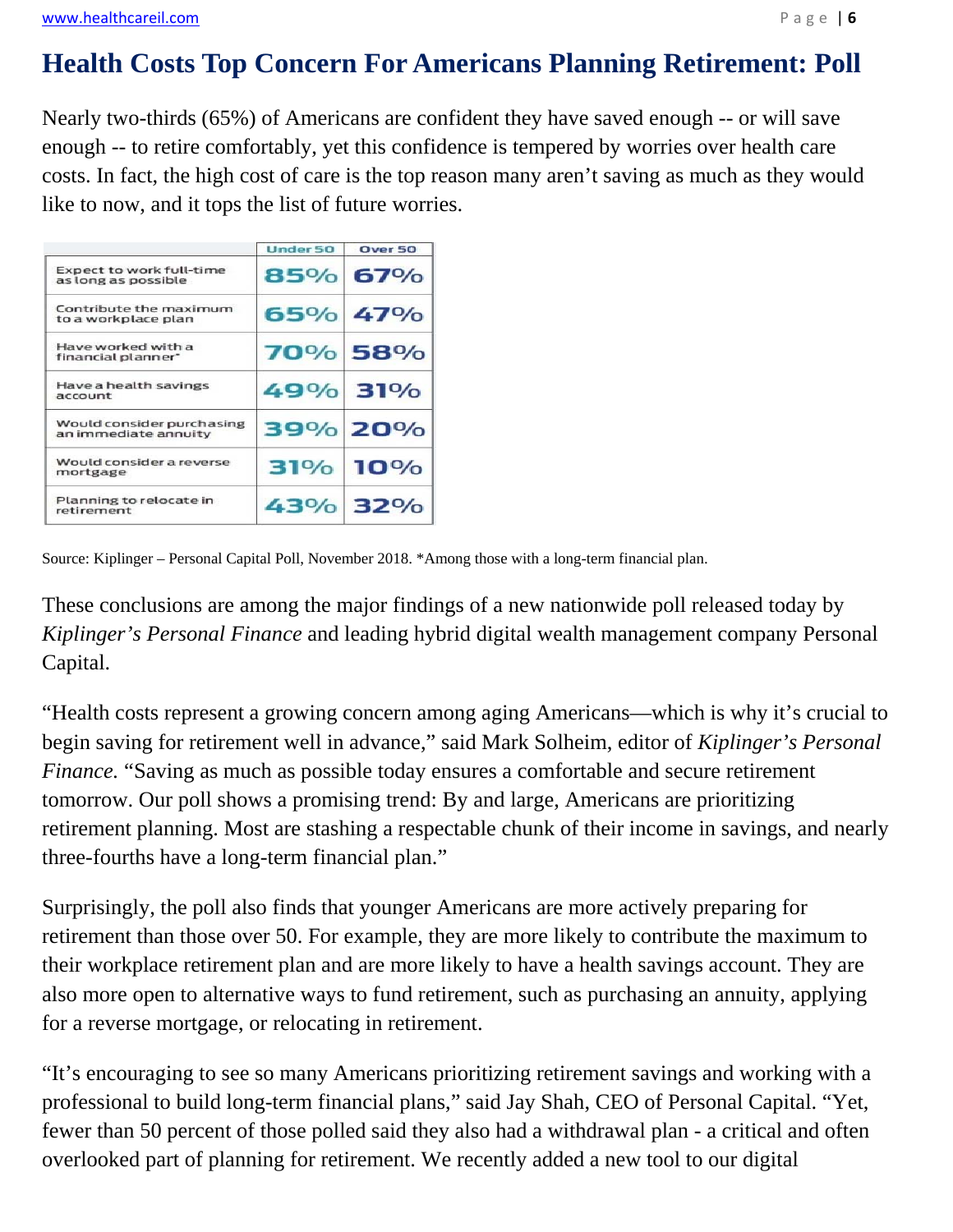### www.healthcareil.com *N*  $\theta$  a g e | **7**

I

Retirement Planner that gives people more clarity around which accounts to withdraw from and when in order to confidently maximize retirement income."

The poll, conducted in November 2018, surveyed investors between the ages of 35 and 64, equally divided between men and women, who had made at least one investment transaction in the past year. Excerpts from the poll will appear in the February issue of *Kiplinger's Personal Finance* magazine, with more results at kiplinger.com/links/poll.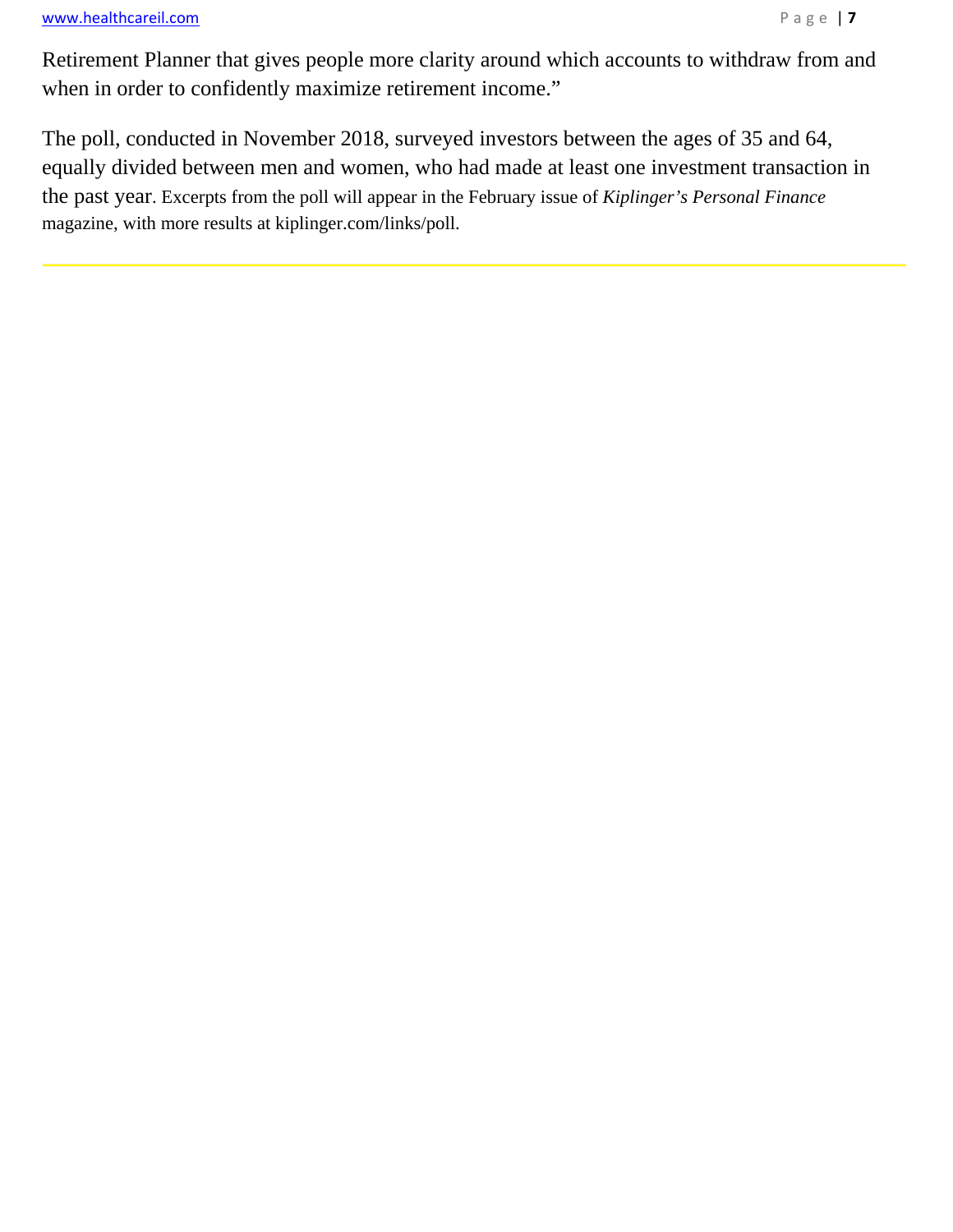# **TAKE ACTION TO PREVENT VISION LOSS**

Glaucoma is a group of diseases that can cause permanent vision loss and blindness. Some forms of glaucoma don't have any symptoms, so you may have glaucoma even if you don't have any trouble seeing or feel any pain.

If you find and get treatment for glaucoma early, you can protect your eyes from serious vision loss. **Medicare will cover a glaucoma test once every 12 months if you're at high risk.** 

### **Glaucoma tests**

Medicare Part B (Medical Insurance) covers glaucoma tests once every 12 months if you're at high risk for glaucoma. You're at high risk if one or more of these applies to you:

- You have diabetes.
- You have a family history of glaucoma.
- You're African American and age 50 or older.
- You're Hispanic and age 65 or older.

### **Your costs in Original Medicare**

- You pay 20% of the Medicare-approved amount and the Part B Deductible applies.
- In a Hospital outpatient setting, you also pay a Copayment.

### Note

To find out how much your test, item, or service will cost, talk to your doctor or health care provider. The specific amount you'll owe may depend on several things, like:

- Other insurance you may have
- How much your doctor charges
- Whether your doctor accepts assignment
- The type of facility
- Where you get your test, item, or service

### Note

Your doctor or other health care provider may recommend you get services more often than Medicare covers. Or, they may recommend services that Medicare doesn't cover. If this happens, you may have to pay some or all of the costs. Ask questions so you understand why your doctor is recommending certain services and whether Medicare will pay for them.

### **Things to know**

An eye doctor who's legally allowed to do this test in your state must do or supervise the screening.